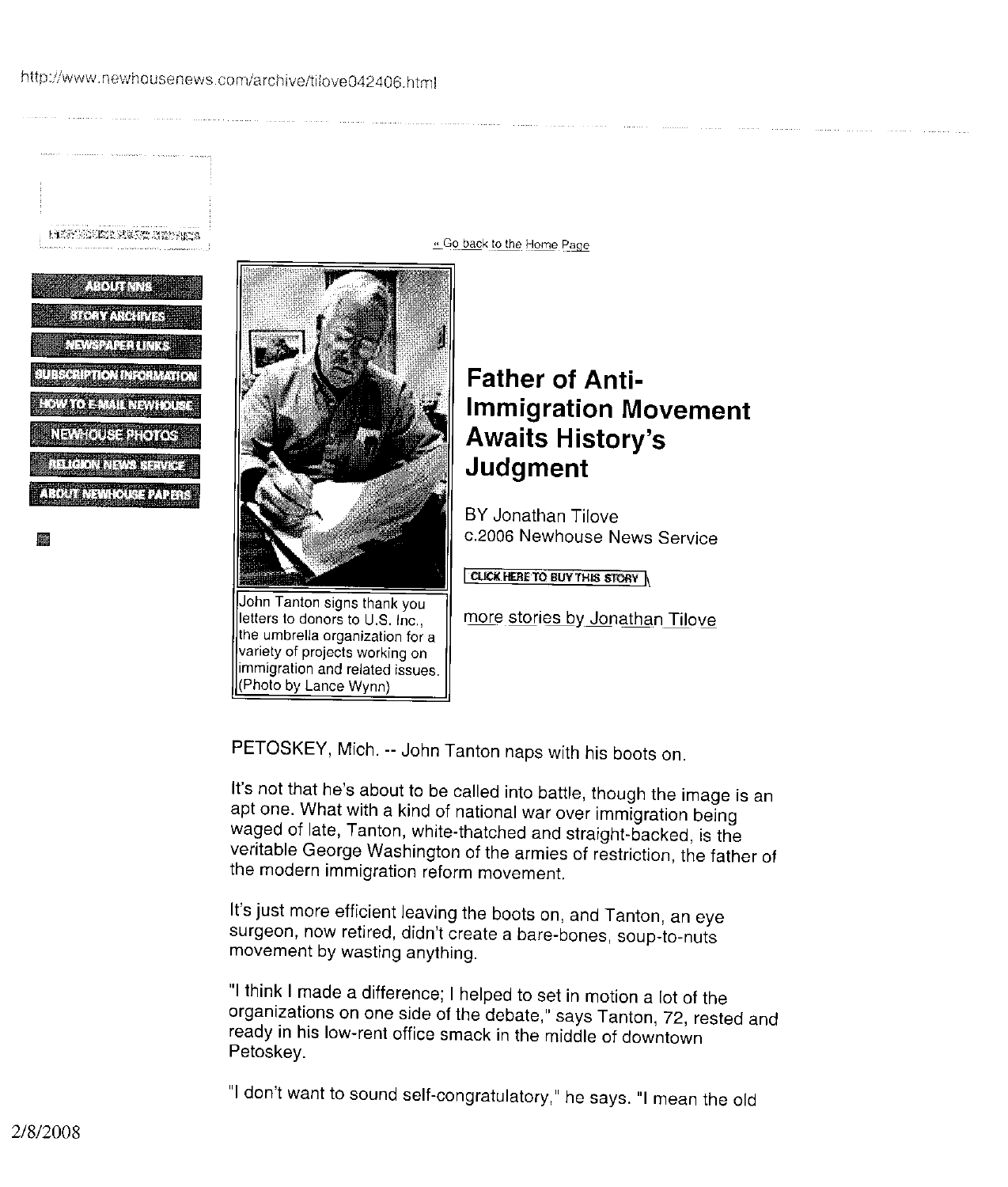saying is: He leads best who when the job is done finds people saying, 'We did this ourselves."'

You needn't take his word for it.

There on the wall he's hung a framed copy of the 2002 Southern Poverty Law Center Intelligence Report that identified him, big cover cartoon and all, as "the puppeteer," pulling all the strings of the "organized anti-immigration 'movement' in America" -- a sort of Jim Henson of hate -- "in bed" with the racist right.

He might quibble over every other word, but you get the point: "There are not many people who do what I do, quite frankly -- that's why you're sitting here."

From this pristine little city in the wilds of northwestern Michigan ("It's not the end of the world, but you can see it from here," he says), John Tanton created a social movement from scratch. He welcomed a reporter for a three-day visit this month to talk about it.

Perched on the shore of Lake Michigan, Petoskey is quaint and shiny with the prosperity of its well-heeled summer residents and thriving Methodist Chatauqua community. Its two main streets offer no hint that all is not well with Michigan and America's heartland. There are restaurants and cafes, two thriving independent bookstores, a health food store and a magnificent new public library. It is compact, pretty and entirely walkable. According to the 2000 census it is home to 6,080 people, 93 percent white. There are 216 foreign-born residents -- 160 from Europe, 50 from Canada and six from Latin America.

If it is a kind of throwback to an earlier De Tocqueville America, so too are the Tantons, John and his wife, Mary Lou, each a relentless figure of perpetual self-improvement and civic engagement. It is a life of great books, foreign policy discussions, Saturday salons, college classes in everything from the chemistry of chocolate to macroeconomics, nature study, German lessons, beekeeping, gardening, hiking and the pursuit of precious solitude. Nights, weekends and Mondays he has always set aside for community work -- and the creation of a movement.

Without great personal wealth or inherited advantage, Tanton, a conservationist to his core, built the intellectual and organizational infrastructure of that movement on his fundamental belief that America has too many people.

"When people say, 'What about those jobs Americans won't do?', my favorite answer is the city of Petoskey," says Tanton. "We have virtually no immigrant population around here and the garbage gets picked up, the streets are swept, we have all the functions of any city or urban area and they get taken care of just fine."

Bigger is not better. Growth is by no means good. Comfort is not all. Do your own chores.

"A man who chops his own wood is twice warmed," says Tanton. "Three times, if you count hauling the ashes."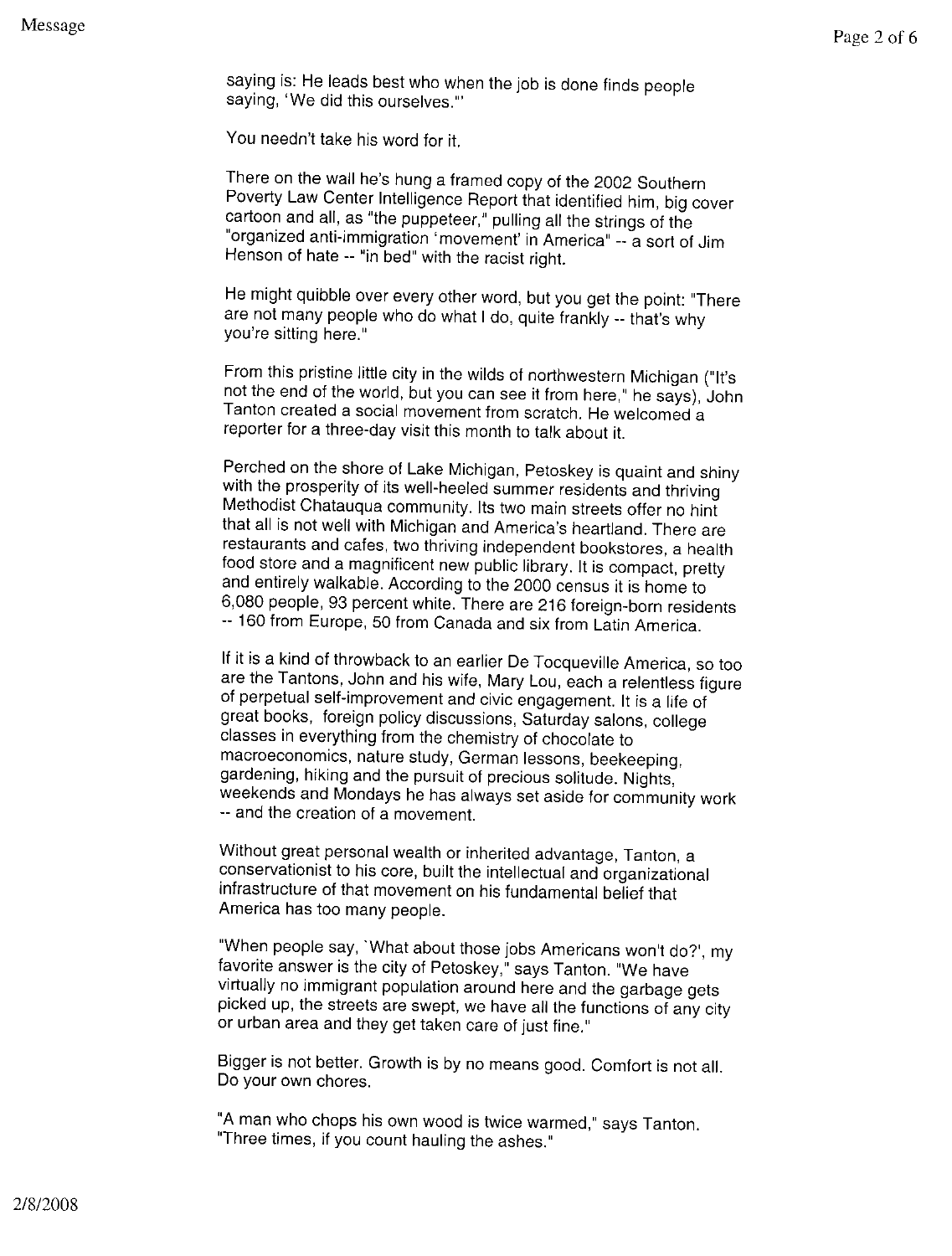"It gets back to an ethic that I like to say is not so anthropocentric (regarding humanity as the center of the universe)," says Tanton. "There are other forms of life that have some claim on things, for God's sake. It's just not what's good for us in the short term."

Before we proceed, Tanton insists that this story will be a waste of ink and paper if readers -- especially those already hostile to his point of view -- are not challenged to put a number on how many immigrants they would admit to the United States each year, and then specify whom. Consider it the price of admission for joining in the immigration debate.

His answer: about 200,000, made up of the immediate family of earlier immigrants and "our fair share of refugees." He likes 200,000 because that is about how many people emigrate each year. Equilibrium. In the long run he would like to see a gradual decline in the U.S. population until it settles into a "stationary state" of balance with the environment and available resources.

"That's my basic thing still, since I was a kid on the farm" -- born in Detroit, he spent his formative years in Sebewaing in the Thumb of Michigan -- "thinking about how we could walk more lightly on the land."

In 1964 he and Mary Lou settled in Petoskey and he started his ophthalmology practice.

In the '60s and 70s Tanton became active in the Audubon Society, the Sierra Club and Planned Parenthood, eventually serving as national president of Zero Population Growth.

Concern about the "population explosion" was trendy. Americans started having fewer babies. But the victory against population growth was short-lived. The immigration reforms of 1965 would bring many more immigrants to America, and the population climbed accordingly, both because of the immigrants themselves and their higher birthrates. For many environmentalists, support for immigration and multiculturalism trumped population concerns.

Filling the void, Tanton in 1979 founded the Federation for American Immigration Reform. Since then Tanton's fingerprints have been on dozens of groups and projects that attack "mass immigration" from every direction. Piece by piece he has created advocacy groups, a think tank, a journal and a press, gradually expanding the scope of his assault to include questions of language, culture and national unity. He is mostly a talent scout and idea man, who assiduously follows up on every lead. Some seeds sprout and others don't. Many other immigration reform organizations that he did not himself found, he helped fund, guide and inspire.

Truth to tell, the immigration restrictionists are still a pretty ragtag ensemble when compared with the big money of the foundation left and mercantile right that is arrayed against them on this issue.

More formidable still, according to Tanton, are the words of Emma Lazarus etched into the pedestal of the Statue of Liberty and also into the American psyche -- "Give me your tired, your poor, your huddled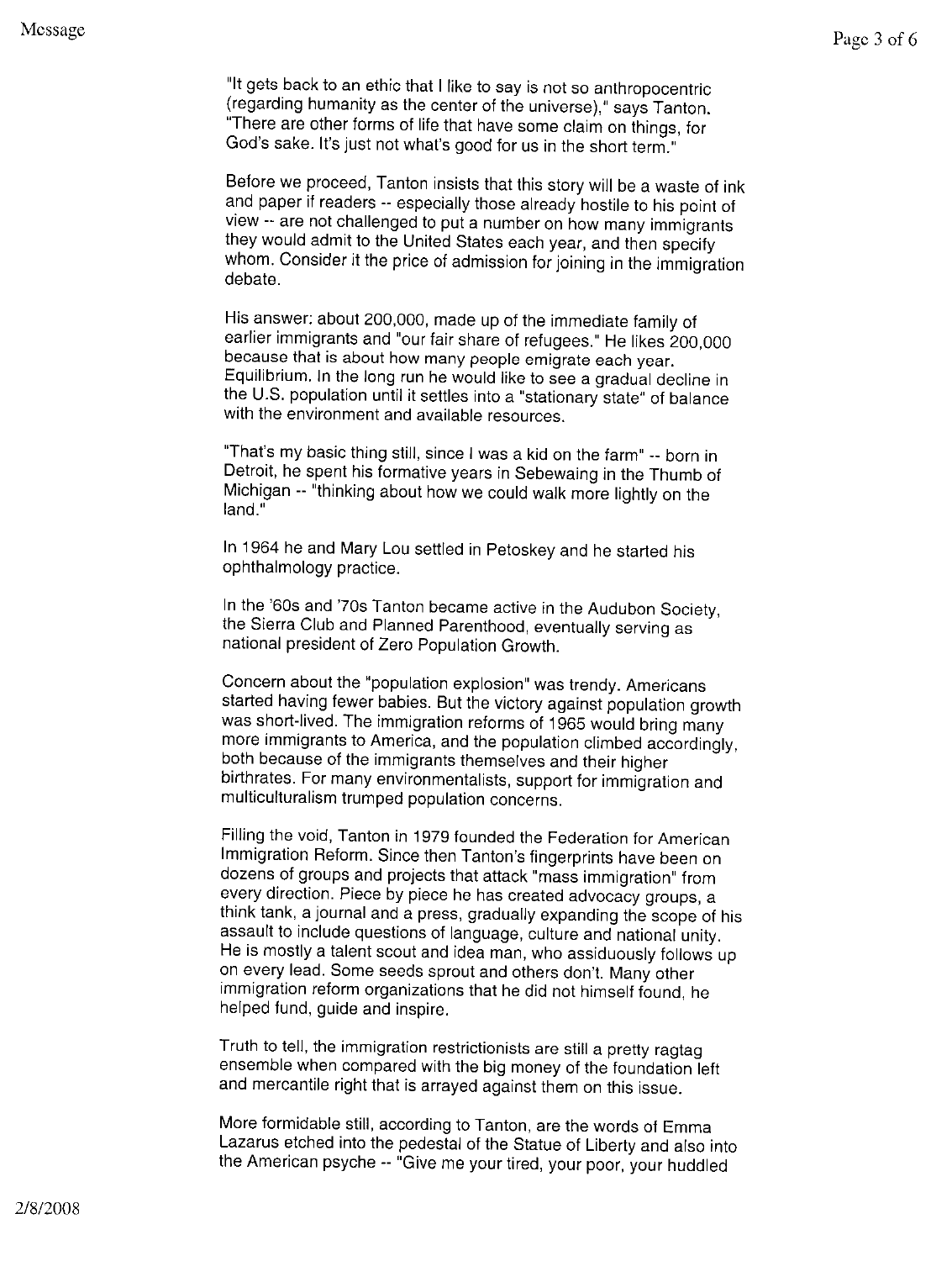masses yearning to breathe free ...

Tanton's own late father was Canadian, a self-described "nickel immigrant" for the five cents it cost to cross the river to Detroit.

But why, he wonders, should a descendant of immigrants feel any guiltier about limiting immigration than any human born should feel guilty about supporting contraception?

And what is the answer to Lazarus? The dismal science of Thomas Robert Malthus, the English economist who at the end of the 18th century predicted population would outstrip food production, with misery and vice the great leveler. Malthus' forecast was undone, at least in the industrial world, by technology and the opening of America to large-scale migration.

But, says Tanton, the world has no more continents to settle. Circumstances do change.

Come October, according to the Census **Bureau** , the U.S. population will hit 300 million. "That's twice what it was in 1950 when I was in high school and we were self-sufficient in petroleum," says Tanton. "Now we're importing 12 million barrels a day (and consuming 20 million)."

He places a metronome on his desk to beat out the relentless pace of population growth.

"The successful prophet," Tanton has written, "is the one whose prophecy fails because it is taken to heart."

Do people listen to the morbid knights of Malthus? Or recoil?

Consider Richard Lamm, a long and close associate who chairs the Federation for American Immigration Reform's advisory board and is best remembered for his 1984 statement as Colorado governor that "terminally ill people have a duty to die and get out of the way."

Or the ecologist Garrett Hardin, a great influence on Tanton, who in his classic 1968 essay "The Tragedy of the Commons," warned, "Freedom to breed will bring ruin to all."

In 2003, Hardin and his wife, both old and ill, committed suicide.

The next year, Mark Krikorian of the Center for Immigration Studies (a FAIR spinoff) and Roy Beck of NumbersUSA (incubated out of Tanton's Petoskey operation and now independent) were grilled about their connections to Tanton at a congressional hearing. Rep. Chris Cannon, R-Utah, afterward offered for the Salt Lake Tribune his insight into the Tantonesque mindset: "They are anti-immigrant because they don't like Mexicans coming here and having big families with babies that don't die, that grow up and participate in our society."

Devin Burghart of the Center for New Community, a faith-based nonprofit in Chicago, is co-writing a book on the modern anti-immigration movement and crowns Tanton "the mastermind of contemporary nativism."